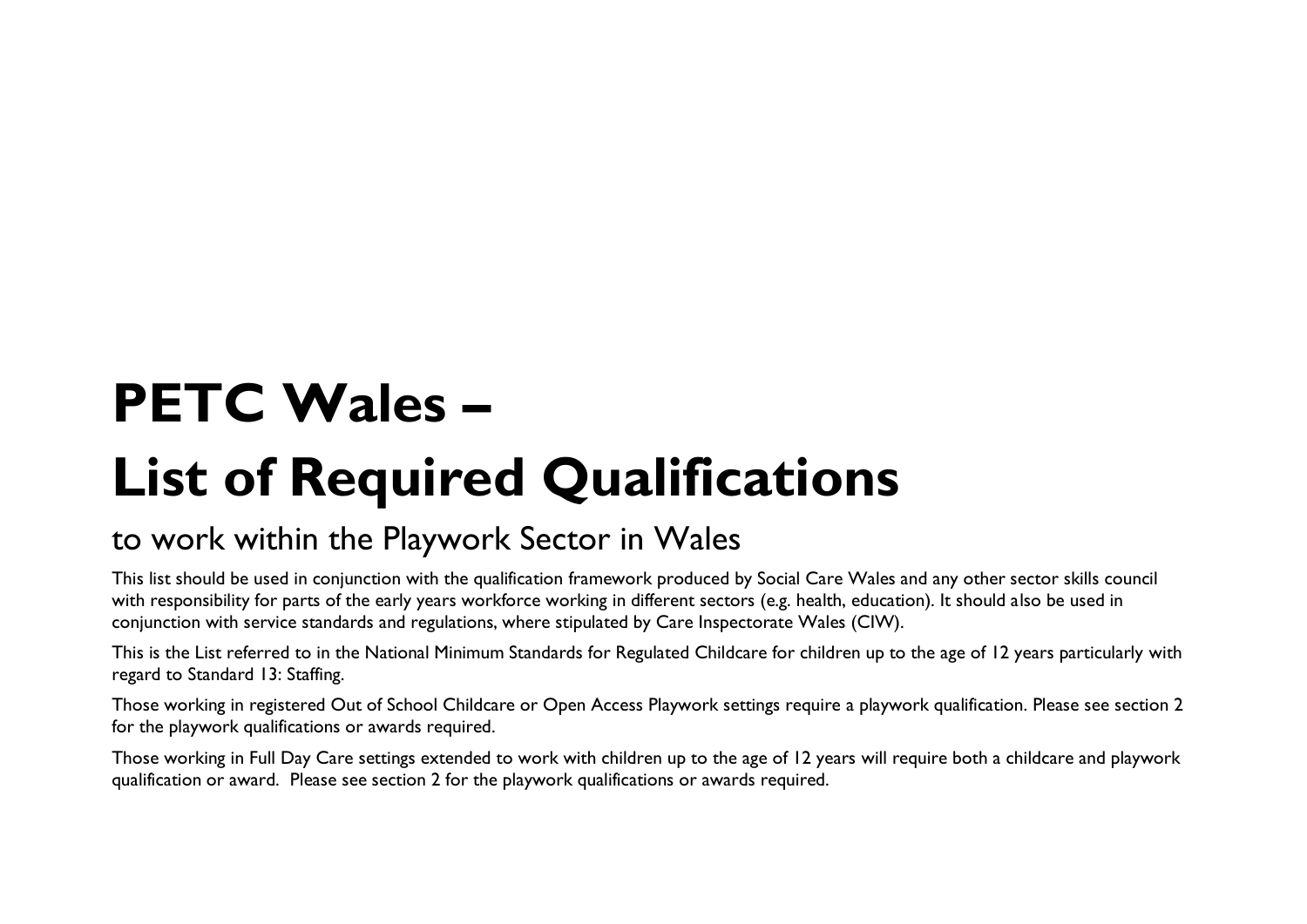Those working in other regulated settings with children up to the age of 12 including – junior youth groups, transitional youth work and forest school holiday clubs, may require a playwork qualification or award set out in section 2.

Please also see the PETC Wales qualifications flow chart which has been produced to help decide which qualifications are most suitable <https://www.playwales.org.uk/login/uploaded/documents/Qualifications/Playwork%20qualifications%20flowchart%20Sept2020.pdf>

#### **Published by:**

The Playwork Education and Training Council for Wales c/o Play Wales Park House Greyfriars Road

Cardiff CF10 3AF

© September 2021 PETC Wales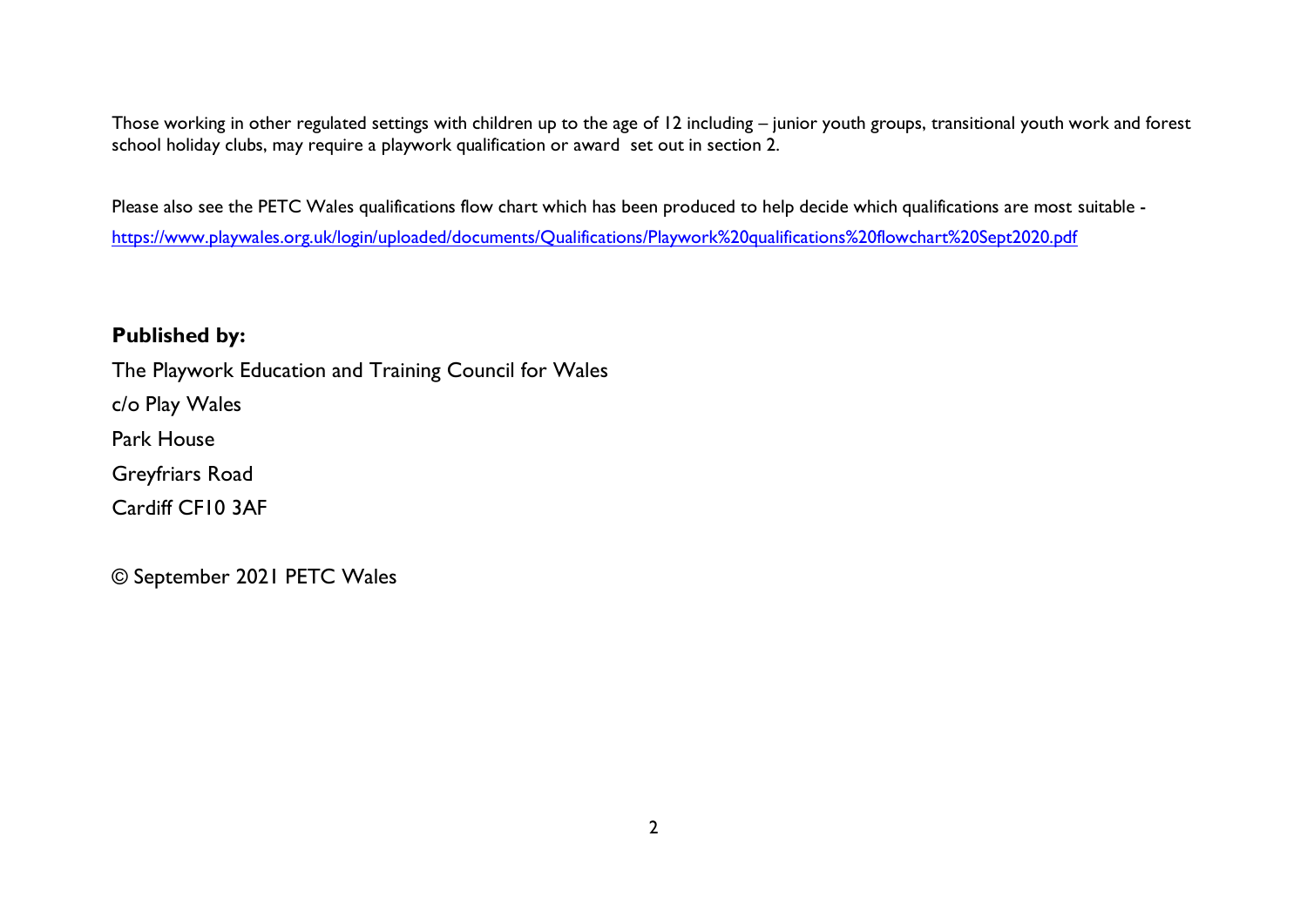## **Contents**

#### **Foreword Section 1: Introduction and Guidance**

- 1.1 Where playwork happens
- 1.2 Types of regulated playwork settings
- 1.3 Definitions of job roles covered by the National Minimum Standards for Regulated Childcare
- 1.4 Status of the Qualifications List
- 1.5 Qualifications required to meet the National Minimum Standards for Regulated Childcare
- 1.6 Past qualifications accepted for practice
- 1.7 Criteria for qualifications to appear on the Qualifications List
- 1.8 Qualifications that do not meet the design criteria
- 1.9 Level 2 Award in Playwork Practice (L2APP)
- 1.10 Level 3 Award in Transition to Playwork from Early Years
- 1.11 Level 3 Award in Managing a Holiday Play Scheme
- 1.12 Equivalence and prior learning
- 1.13 Qualifications gained outside of Wales
- 1.14 Induction for playwork practitioners
- 1.15 Continuing professional development
- 1.16 Work-based qualifications for career progression and continuing professional development
- 1.17 Higher education qualifications for career progression and continuing professional development
- 1.18 Assessment of qualifications
- 1.19 Welsh language and culture
- 1.20 Summary of Changes

#### **Section 2: Qualifications required by National Minimum Standards to work in playwork provision and childcare provision with children up to the age of 12 years**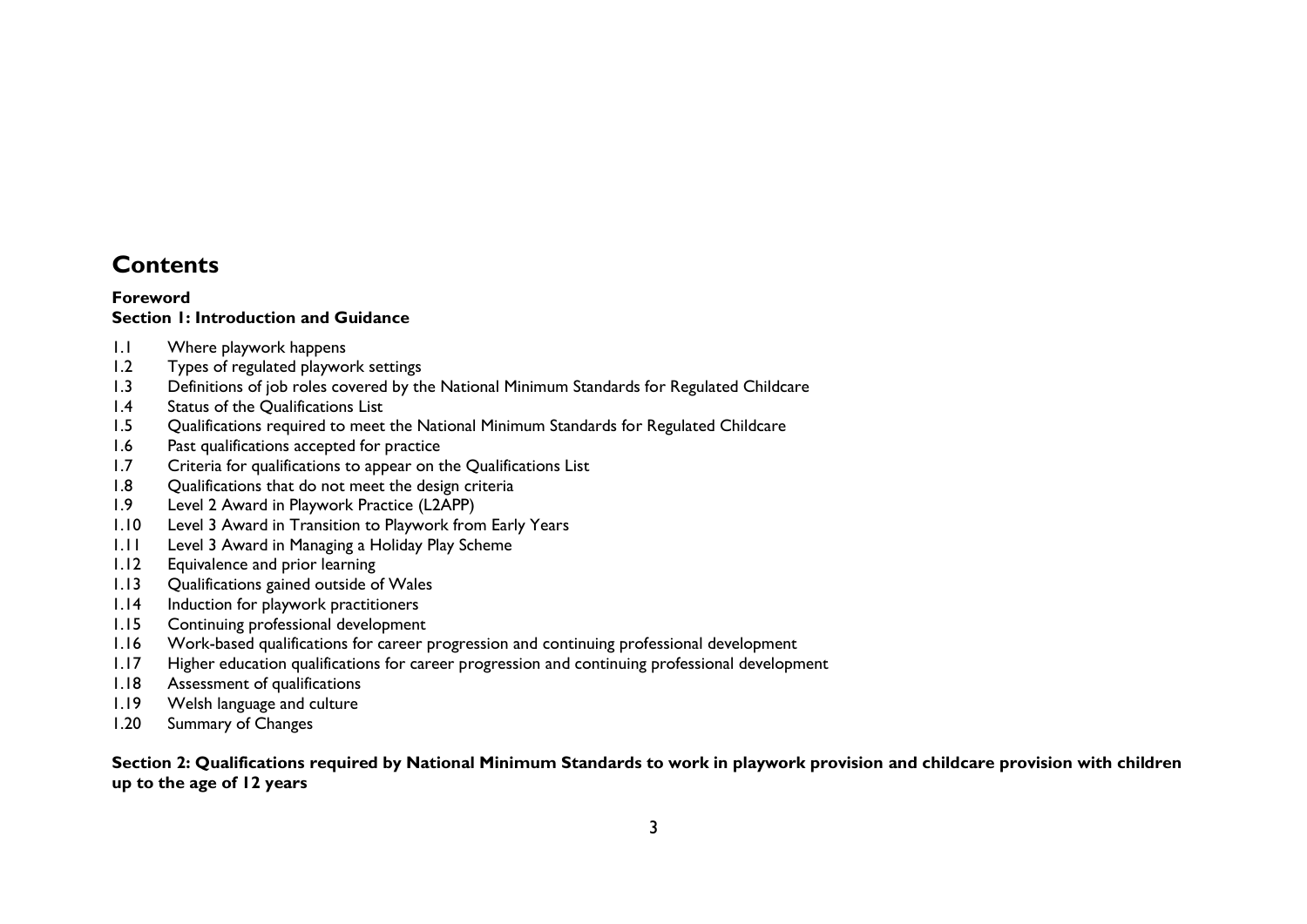- Playworker/ practitioner (Regulated non supervisory playworker)
- Senior Playworker / person in charge (person in charge/ registered person, for a childcare setting for children up to the age of 12 years)
- Playwork manager (not required by NMS)

#### **Appendix 1: Settings falling into the Social Care Wales' remit**

**Appendix 2: Awarding bodies currently offering playwork qualifications designated by Qualifications Wales**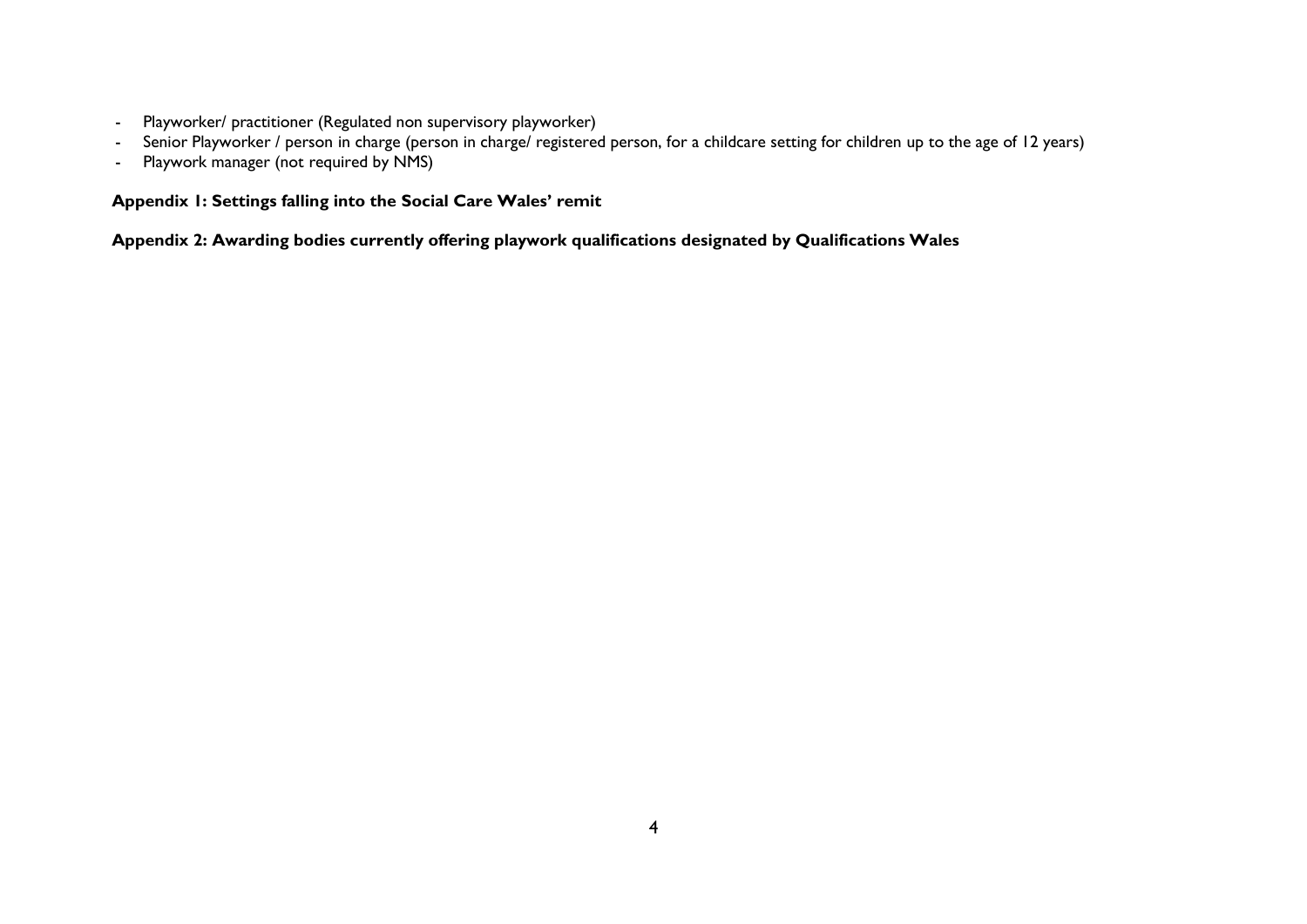#### **Foreword**

The Playwork Education and Training Council for Wales (PETC Wales) exists to provide a forum for the sector to discuss issues of strategic importance on all aspects of playwork education, training and qualifications in Wales and make recommendations to Welsh Government, Social Care Wales and PETC UK. Part of its remit is to approve playwork qualifications to appear on the List of Required Qualifications referred to in Standard 13 of the National Minimum Standards for Regulated Childcare.

Play Wales is the national charity for children's play and provides secretariat to PETC Wales which includes undertaking periodic amendments, translation and web hosting of this list.

This List of Required Qualifications to work within the Playwork Sector in Wales supersedes all previous versions. This list supercedes Required List of Qualifications previously provided by SkillsActive.

Qualifications that are recognised by employers, fit-for-purpose and support high quality professional development are crucial to raising the status and contributing to the professionalization of the play workforce in Wales.

The Playwork Education and Training Council for Wales would like to thank the Welsh Government, Play Wales and all those partners who have contributed to the development of this List of Required Qualifications.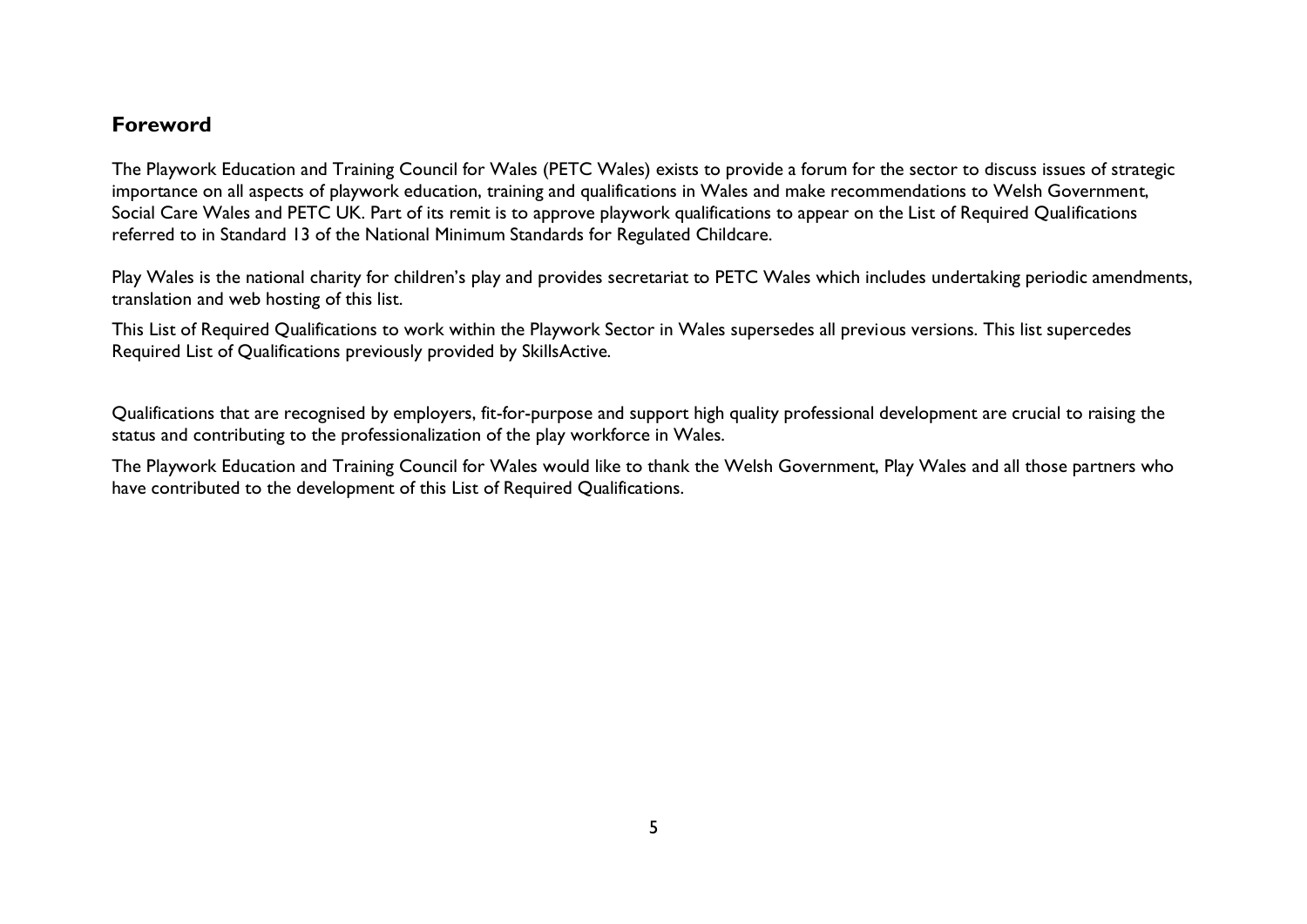#### **Section 1: Introduction and Guidance**

The List of Required Qualifications to work within the Playwork Sector in Wales provides guidance for employers and practitioners, training providers, regulatory bodies and other organisations on the required occupational qualifications for those working in the regulated playwork sector with children up to the age of 12 years.

This list should be used in conjunction with the qualification list produced by Social Care Wales and any other sector skills council with responsibility for parts of the early years workforce working in different sectors (e.g. health, education). It should also be used in conjunction with service standards and regulations, where stipulated by Care Inspectorate Wales (CIW).

In April 2016 Child Minding and Day Care Regulations were amended to include provision for children up to the age of 12 years. In accordance with the requirements in the Welsh Government Circular Letter WGC 006/2017<sup>1</sup>, and subsequent extension due to the coronavirus pandemic issued on 20 January 2021, regulated settings requiring playwork have until 30 September 2022 to gain the necessary qualifications<sup>2</sup>.

The qualifications for those people working with children up to the age of 12 in playwork settings (see 1.1) are those included in this list **under section 2**. For those with existing qualifications working with children and young people it may be that a qualification or award with a lower credit value will be suitable. (see 1.8, 1.9 and 1.10)

#### **1.1 Where playwork happens**

Playwork covers the facilitation and provision of play opportunities outside of the educational curriculum for school age children, and encompasses provision in the voluntary, maintained and private sectors, in the following play settings: adventure playgrounds, holiday play schemes, out of school care (including breakfast clubs, lunch clubs, after school clubs, holiday clubs (3-16 years)), school and community play centres, mobile play projects, specialist play projects, indoor play centres and family activity centres, and play ranger provision. The required qualifications listed in this document have been designed to be suitable, at the appropriate level, for all those working in the playwork settings listed above. In addition, there are people working in play development and childcare business support roles and while it is recognised that these roles enhance the development and delivery of play provision, the scope of this document is specifically those staff working in settings listed in the National Minimum Standards for Regulated Childcare and does not cover staff working outside of those settings in support and development roles.

<sup>1</sup> https://gov.wales/sites/default/files/publications/2020-01/circular-letter-wgc-006-2017.pdf

<sup>2</sup> <https://gov.wales/sites/default/files/publications/2021-01/extension-deadline-achieving-required-qualification-comply-national-minimum-standards.pdf>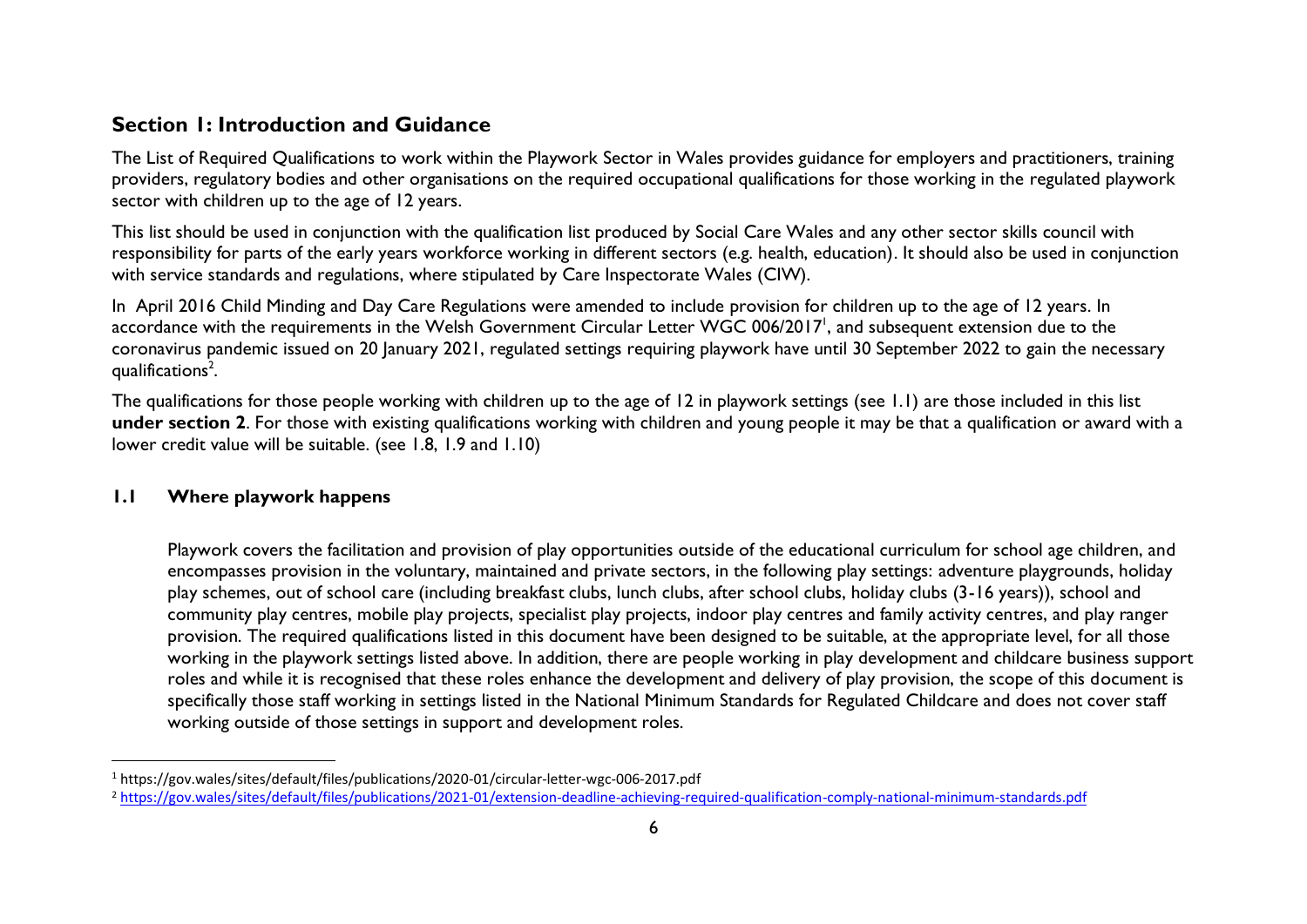#### **1.2 Types of regulated playwork settings**

Out of school childcare – refers to childcare outside of the child's full time school day and includes care provided before school, after school and during the school holidays for children up to the age of 12 $^3$ . Out of School Childcare Clubs enable parents/carers to return to work or training and children to enjoy a play focused, quality provision staffed by qualified playworkers $^{\rm 4}$ .

Open access playwork – can be permanent or temporary provision, located in a variety of settings with or without premises and can include holiday play schemes. This provision usually caters for a wide age range of children, normally aged 5 years and over. The purpose is to provide staffed play opportunities for children usually in the absence of their parents. Children are not restricted in their movements, other than where related to safety matters and they are not prevented from coming and going as and when they wish $^5$ .

Holiday playschemes – are set up specifically to provide opportunities for play during the school holidays. They may operate as open access playwork or out of school childcare depending on their chosen delivery model.

Where other types of provision exist that do not fall into the current exceptions order, such as junior youth groups or forest school holiday clubs, running for more than two hours, they will be regulated as one of the above and the corresponding qualifications apply.

See Appendix 1 for a list of the types of setting which fall under the Social Care Wales remit.

#### **1.3 Definitions of job roles covered by the National Minimum Standards for Regulated Childcare**

- 1.3.1 Playworker A playworker facilitates the provision of play opportunities as a member of a team in a non-supervisory role (although their job title may vary)
- 1.3.2 Senior Playworker / Playworker in Charge

<sup>3</sup> Welsh Government (2016) *National Minimum Standards for Regulated Childcare for children up to the age of 12 years*  <sup>4</sup> <https://www.clybiauplantcymru.org/about-us.asp>

<sup>5</sup> Welsh Government (2016) *National Minimum Standards for Regulated Childcare for children up to the age of 12 years*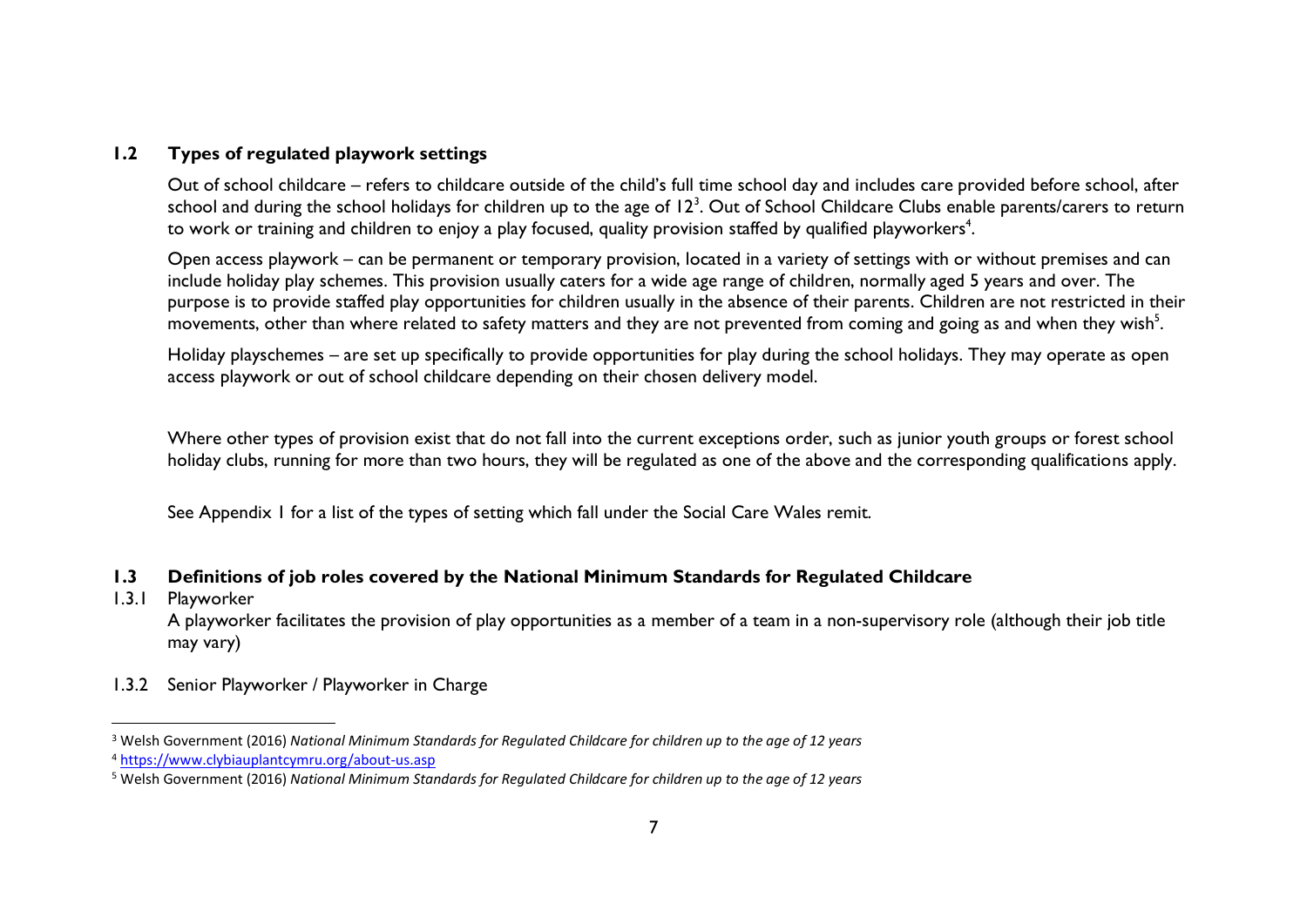A senior playworker or playworker in charge facilitates the provision of play opportunities and can often take an unsupervised or supervisory role leading the team (although their job title may vary)

#### 1.3.3 Playwork Manager

A playwork manager usually facilitates the provision of play opportunities and has a supervisory role, sometimes working across multiple sites. They might also work as a Play Development Officer or Co-ordinator (although their job title may vary).

#### **1.4 Status of the Qualifications List**

Q: Is the Qualification List mandatory?

A: Practitioners included in the qualified staff ratios will need to hold one of the qualifications named on the Qualifications List to be able to practice within the service areas cited in 1.1 above.

#### **1.5 Qualifications required to meet the National Minimum Standards for Regulated Childcare**

The National Minimum Standards describe the minimum requirements for regulated childcare settings and aim to ensure safe and quality services. They are published by the Welsh Government and are used by Care Inspectorate Wales (CIW) when they undertake registration and inspections. There may be additional qualifications that are not required by the National Minimum Standards but are a requirement of Welsh Government policies.

#### **1.6 Past qualifications accepted for practice**

These are qualifications which are no longer available but which continue to meet the qualification requirements for the National Minimum Standards or Welsh Government policies. It is important to engage in regular professional development to keep up to date with best practice.

#### **1.7 Criteria for qualifications to appear on the Qualifications List**

For a qualification to be accepted and placed on the list, it will have needed to meet a set of criteria known as 'design principles'. The design principles require qualifications to:

- o Be based on the core national occupational standards for a given role which are developed in partnership with the sector and deemed fit for purpose by the sector
- o Be externally verifiable
- o Contain an element of assessment of performance in addition to assessment of knowledge and understanding
- o Promote the acquisition of knowledge, understanding, skills and competence for the given role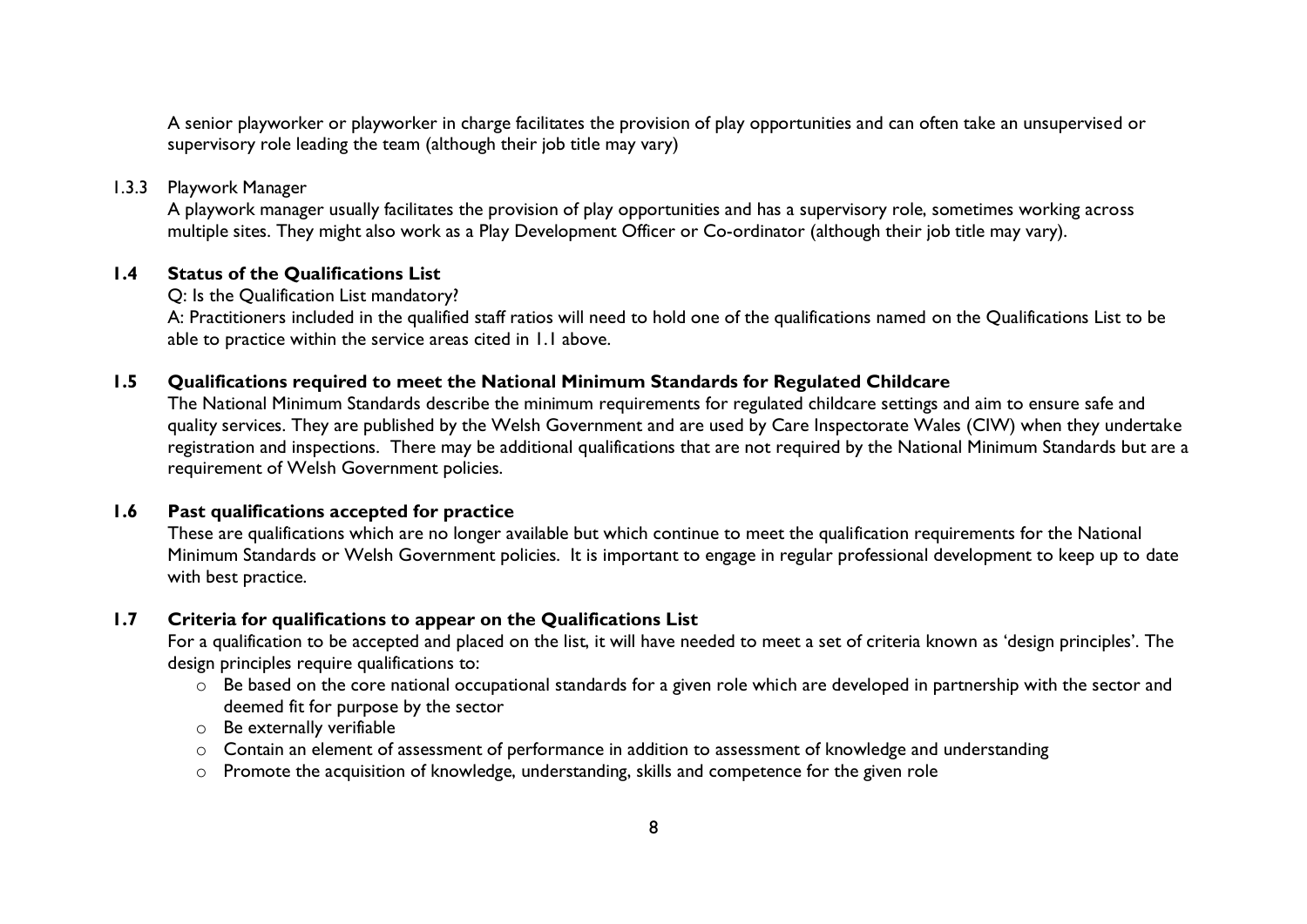- o Be aligned to qualifications frameworks across the UK and EU to support cross-border transferability (i.e. Credit and Qualifications Framework for Wales, Qualifications and Credit Framework, Scottish Credit and Qualifications Framework, and European Qualifications Framework)
- o Be designated by Qualifications Wales.

#### **1.8 Qualifications that do not meet the design criteria**

There are a number of qualifications which do not appear on the list. This is because they do not meet the design principles for full qualifications. The qualifications which are not on the list are:

- 1.8.1 At level 2 and 3, the Diplomas in Children's Care, Learning and Development (Wales and Northern Ireland) QCF, the Level 3 Diploma for the Children and Young People's Workforce (QCF), the level 2 and 3 NVQs in Children's Care, Learning and Development, and NVQs in Child Care and Education do not cover the core national occupational standards for playwork and are therefore not deemed to be fit for purpose for work in a playwork setting.
- 1.8.2 At level 2, the QCF Awards and Certificates offered by CACHE (500/9066/5 & 500/9044/6) , City and Guilds (500/8744/7 & 500/8659/5), Pearson Edexcel / EDI (500/9269/8 & 500/9270/4) and SQA (500/4733/4 & 500/4731/0; 600/6932/6 & 600/6933/8) do not cover the core national occupational standards or contain assessment of practice and are not therefore full qualifications
- 1.8.3 At level 3, the QCF Awards and Certificates offered by CACHE (501/0992/3 & 501/0993/5), City and Guilds (501/1484/0 & 501/1486/4), Pearson Edexcel / EDI (501/1311/2 & 501/1312/4) and SQA (600/4292/8 & 600/4312/X) do not cover the core national occupational standards or contain assessment of practice and are not therefore full qualifications
- 1.8.4 City and Guilds level 2 Certificate in Playwork (500/4301/8) is not a full qualification
- 1.8.5 City and Guilds level 3 Certificate in Playwork (500/1204/6) is not a full qualification
- 1.8.6 At level 4, the QCF Awards and Certificates in Playwork offered by CACHE (600/4052/X & 600/4042/7) and City and Guilds (600/4888/8 & 600/4889/X) are not full qualifications.

#### **1.9 The Level 2 Award in Playwork Practice**

The Level 2 Award in Playwork Practice (L2APP) has been designed to meet requirements for registration for non-supervisory staff working in a range of settings:

**Holiday play scheme staff** – For staff working in provision that runs during the school holidays there is a registration requirement that 50 per cent of the non-supervisory staff hold a relevant level 2 qualification. L2APP is suitable as a standalone qualification for nonsupervisory staff.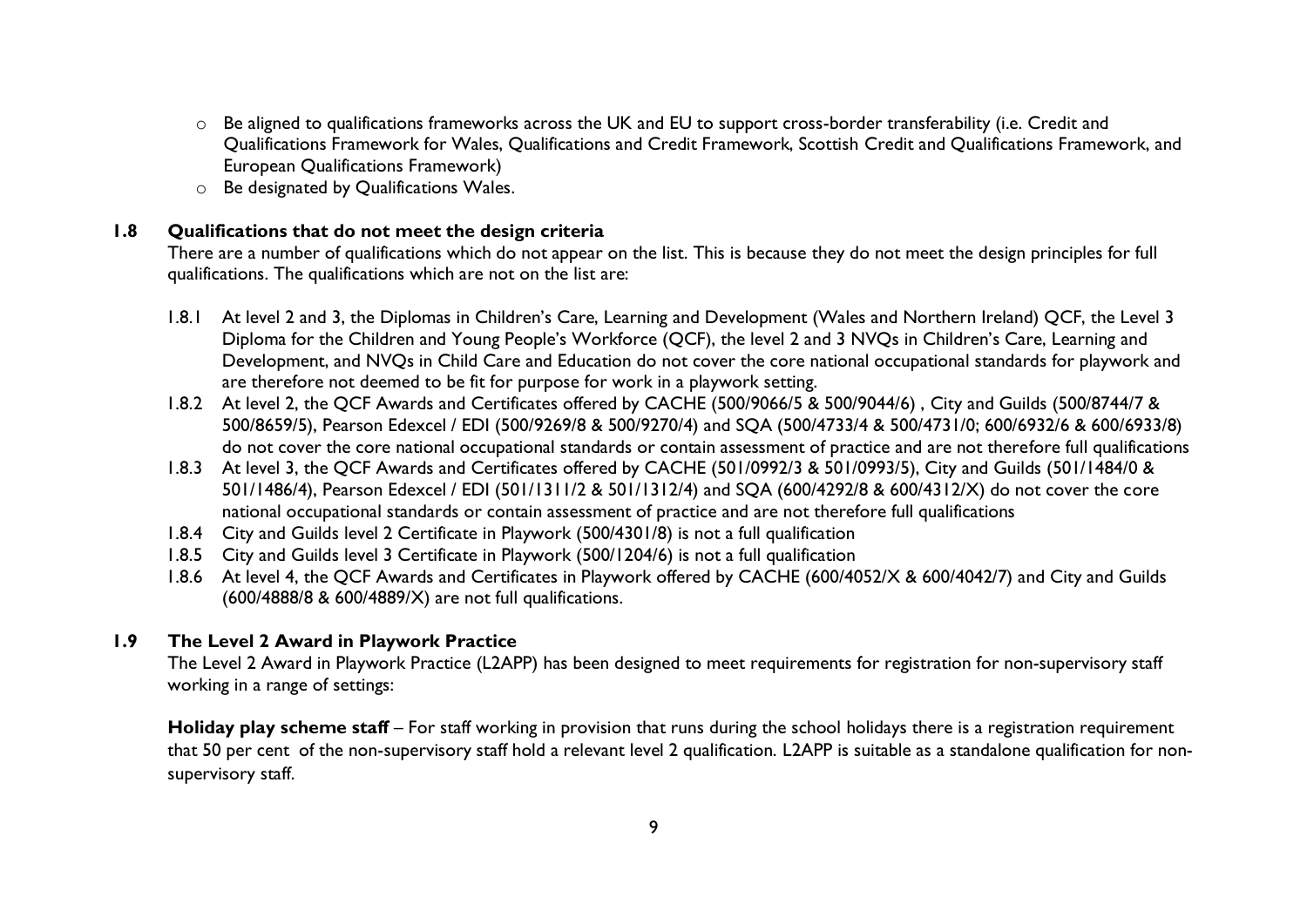In this situation, the registration requirement is that the supervisor/person in charge will hold a relevant level 3 qualification (see Section 2) and have at least two year's experience.

**Out of School Childcare/Open Access Playwork staff** – When held alongside a level 2 or 3 childcare qualification from the Social Care Wales Qualification Framework, L2APP will meet registration requirements for those Out of School Childcare/Open Access Playwork Staff working with children up to the age of 12 in a non-supervisory role.

**Childcare staff** – For staff working year-round in childcare settings, there is a registration requirement that in sessional day care 50%, and for full day care 80%, of the non-supervisory staff hold a relevant level 2 qualification for working with children under eight which is included in the Social Care Wales Qualification Framework: [https://socialcare.wales/learning-and-development/early-years-and](https://socialcare.wales/learning-and-development/early-years-and-childcare-qualifications)[childcare-qualifications](https://socialcare.wales/learning-and-development/early-years-and-childcare-qualifications)

When held alongside a level 2 or 3 childcare qualification from the Social Care Wales list, L2APP will meet registration requirements for those also working with children up to the age of 12 in a non-supervisory role.

Youth work staff – For staff working year-round in youth work settings with children aged 8-11 in a transitional youth work or junior youth club setting, L2APP will meet registration requirements that 50 per cent of the non-supervisory staff hold a level 2 playwork qualification when held alongside a relevant youth work qualification.

#### **1.10 The Award in Transition to Playwork**

At level 3, the Award in Transition to Playwork offered by NCFE CACHE, City & Guilds and Agored Cymru along with the entry requirement to hold a level 3 qualification in education (including youth work), childcare or children's care, cover the knowledge and understanding for playwork.

#### **1.11 Managing a Holiday Play Scheme**

The Level 3 Managing a Holiday Play Scheme Award has been designed to meet requirements for registration for the registered person/ person in charge of a holiday play scheme. If the person in charge of a holiday play scheme does not hold a level 3 playwork diploma qualification as is required, they can hold a teaching, youth work, or other relevant qualifications at level 3 or above, alongside the Level 3 Managing a Holiday Play Scheme Award. The post holder should also have the relevant managerial skills and experience to effectively manage a holiday play scheme.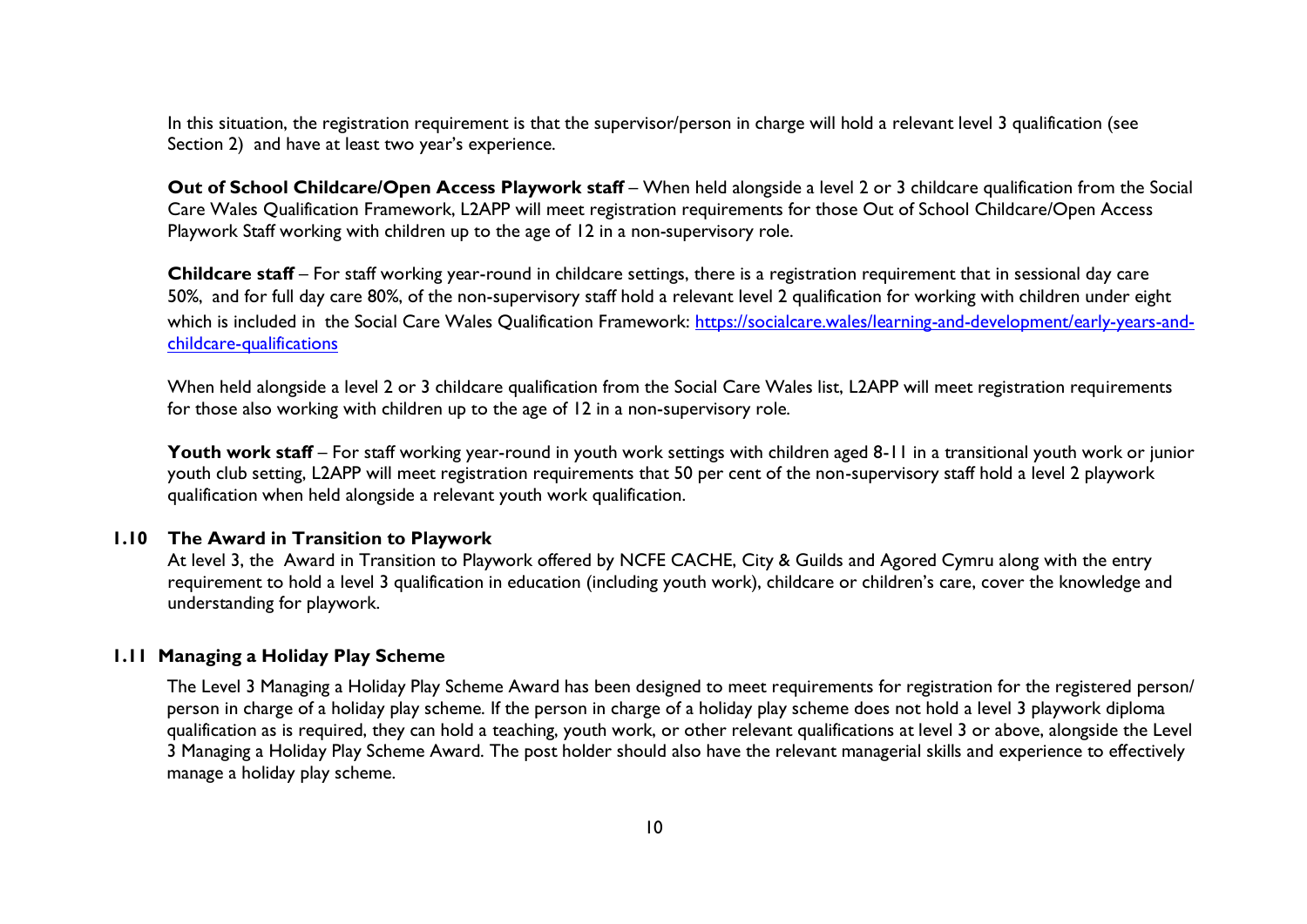#### **1.12 Equivalence and prior learning**

There may be some circumstances where a qualification can be deemed equivalent to one of those specified on the list. In such cases, this should be discussed with CIW in the first instance. CIW may contact the PETC Wales secretariat c/o Play Wales for advice, if required. Awarding bodies are also able to recognise prior learning and, where appropriate, accept this towards the achievement of a different qualification. The awarding body should be approached directly for further information.

#### **1.13 Qualifications gained outside of Wales**

The Qualifications List only specifies those playwork qualifications which are available in Wales, although many of these are also available in England and Northern Ireland. In addition, because recognised qualifications are based on national occupational standards, Scottish Vocational Qualifications (SVQs) at the appropriate level are also acceptable as they meet the design principles listed above.

#### **1.14 Induction for playwork and out of school childcare practitioners**

We recommend that all playwork practitioners should receive induction training which includes health and safety, and safeguarding policies and procedures during their first week of employment.

#### **1.15 Continuing professional development**

Continuing Professional Development (CPD) is a process through which individuals improve their performance in practice by undertaking learning in a broad range of activities that maintain, develop, and enhance their skills and knowledge. Continuing Professional Development can be achieved in a number of ways.

#### A programme can include:

- Attendance at key meetings, seminars and conferences.
- Undertaking short courses or larger qualifications.
- Private study, reading.
- Observation, mentoring and feedback on working practice.

#### **1.16 Work-based qualifications for career progression and continuing professional development**

In addition to the full, playwork qualifications which provide opportunities to support career progression, there are a number of optional units at levels 2 and 3 (and at level 4 and 5, a number of stand-alone CPD units) which are suitable for those working in a variety of settings and can be undertaken as continuing professional development.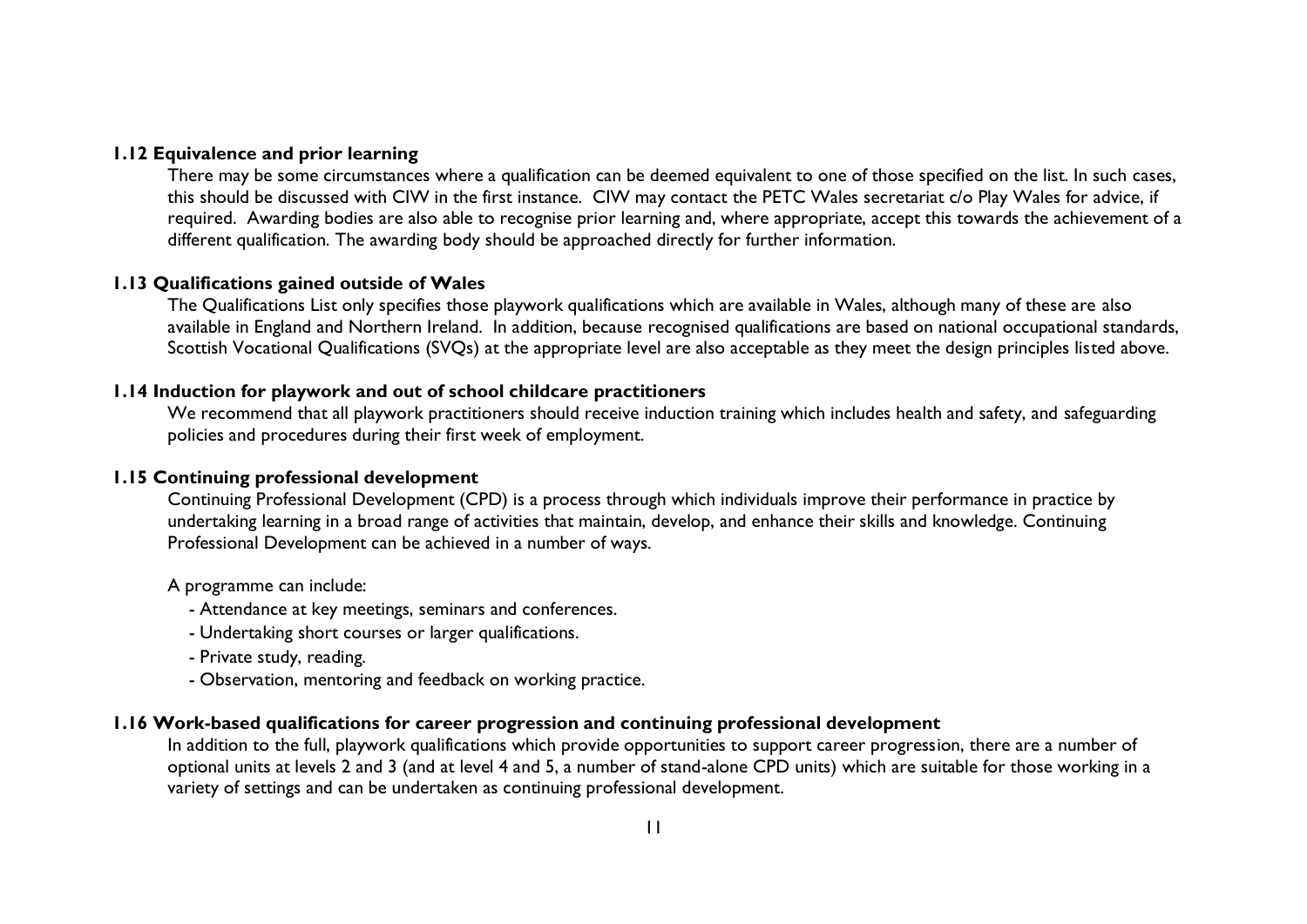#### **1.17 Higher education qualifications for career progression and continuing professional development**

There is value in study at higher education level that can bring benefits to a playworker's knowledge and practice. For advice on suitable higher education opportunities contact PETC Wales secretariat c/o Play Wales.

#### **1.18 Delivery and assessment of qualifications**

The quality and reputation of qualifications rely on the knowledge, skills and competence, both occupational and subject, of trainers and assessors delivering them. Working with employers, trainers and awarding organisations, PETC Wales has developed a statement of occupational competence which provides guidance on the criteria which those people who are involved in the delivery and assessment of qualifications and training are expected to meet.

#### **1.19 Welsh language and culture**

The Welsh Language (Wales) Measure 2011 states that the Welsh language should be treated no less favourably than the English language. All qualifications listed in this document should be available through the medium of Welsh, advice should be sought from the appropriate awarding organisation. Alternatively, advice on delivery in Welsh can be gained from Clybiau Plant Cymru Kids' Clubs or from Play Wales.

#### **1.20 Summary of Changes since December 2019 publication**

- o Section 1 updated including lead responsibility for the List (PETC Wales)
- o Reference to the new Level 3 Award in Transition to Playwork updated and amended
- o Reference to Pearson EdExcel and Pearson EDI qualifications removed as no longer available on Qualifications in Wales.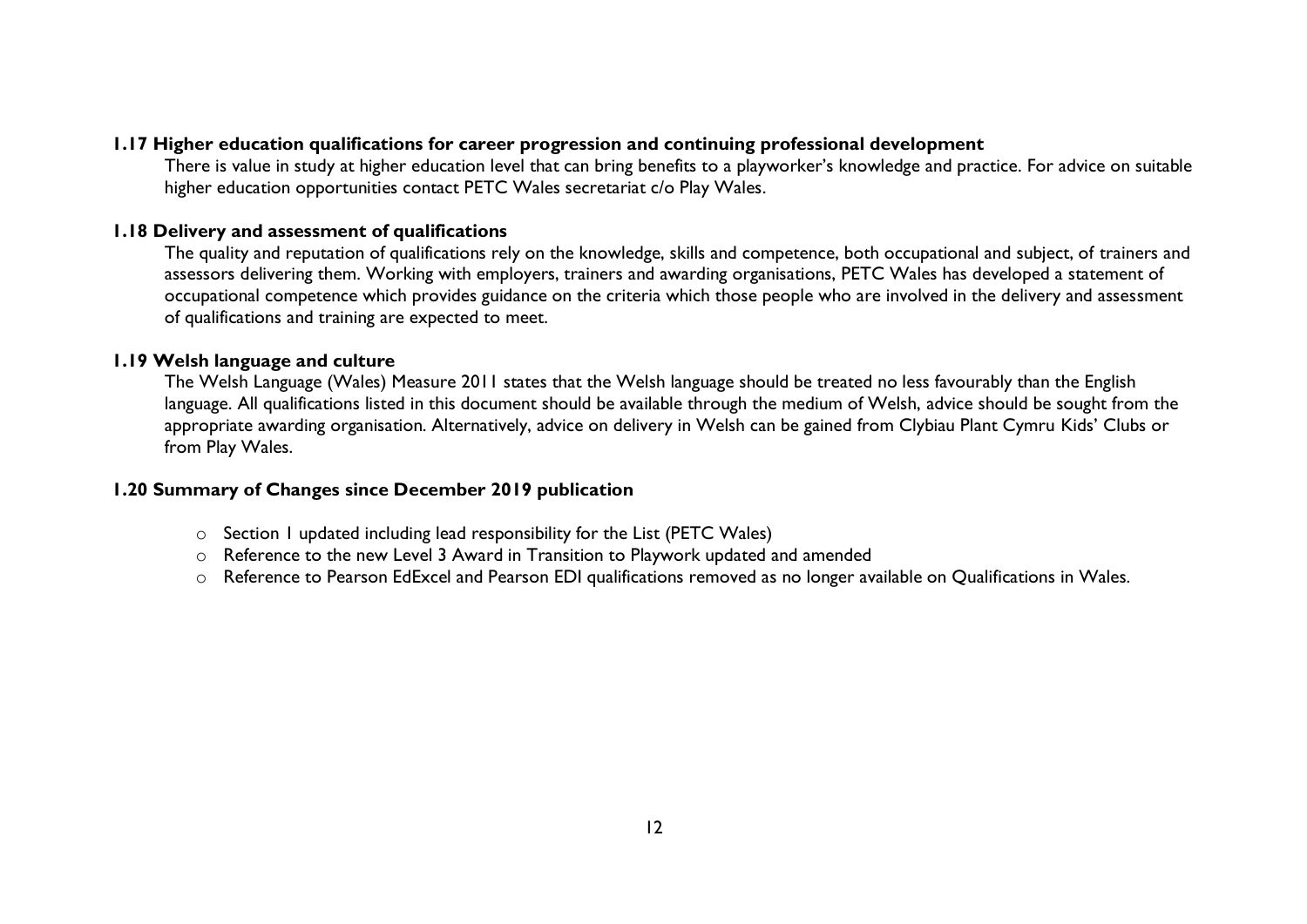## **Section 2: Qualifications required by National Minimum Standards to work in playwork provision, and childcare provision with children under the age of 12 years**

### **Non-Supervisory staff (Playworker/ Practitioner)**

**2.1 For Holiday Playschemes** - specific arrangements apply where the Level 2 Award in Playwork Practice is sufficient on it's own for non-supervisory staff in holiday playschemes (see section 1.8).

**2.2 For Full Day Care Settings** - Following the extension of regulation to include childcare and play provision for children up to the age of 12 years, childcare practitioners with Level 2 childcare qualifications (e.g. Children's Care, Play Learning and Development - CCPLD) will need to top up their qualification with a suitable level 2 qualification in playwork. The required qualifications or awards must be attained by 30 September 2021.

**2.3 For Playwork settings (Registered as Open Access Playwork or Out of School Childcare)** – Practitioners working in registered playwork settings with children up to the age of 12 will require a playwork qualification as per the list below. Currently 50% of nonsupervisory staff should hold a full qualification to allow for new staff to train on the job. The required qualifications or awards must be attained by 30 September 2021.

**2.4 For other regulated settings** *–* For practitioners looking after children up to the age of 12 for more than two hours per day in a range of settings including – junior youth groups, transitional youth work and forest school holiday clubs and are registered with CIW, the qualifications listed below apply for non-supervisory staff.

**Proportion of the workforce required by National Minimum Standards (April 2016)**: 'at least 50% of the non-supervisory staff holds a level 2 qualification which is appropriate to the post.'

| <b>Required qualifications for National</b><br><b>Minimum Standards</b>                                                   | <b>Past qualifications accepted</b>                               | <b>Suggested work-based qualifications</b><br>for career progression and continuing<br>professional development |
|---------------------------------------------------------------------------------------------------------------------------|-------------------------------------------------------------------|-----------------------------------------------------------------------------------------------------------------|
| Level 2 Award in Playwork Practice * (for<br>holiday playscheme staff and those with<br>existing chidcare qualifications) | Level 2 NVQ in Playwork                                           | Level 3 Diploma in Playwork (NVQ) (QCF)                                                                         |
| Level 2 Certificate in Playwork: Principles into<br>Practice                                                              | Award in Playwork for Early Years and<br><b>Childcare Workers</b> |                                                                                                                 |
| Level 2 Diploma in Playwork                                                                                               |                                                                   | Optional units from Level 2 Diploma in                                                                          |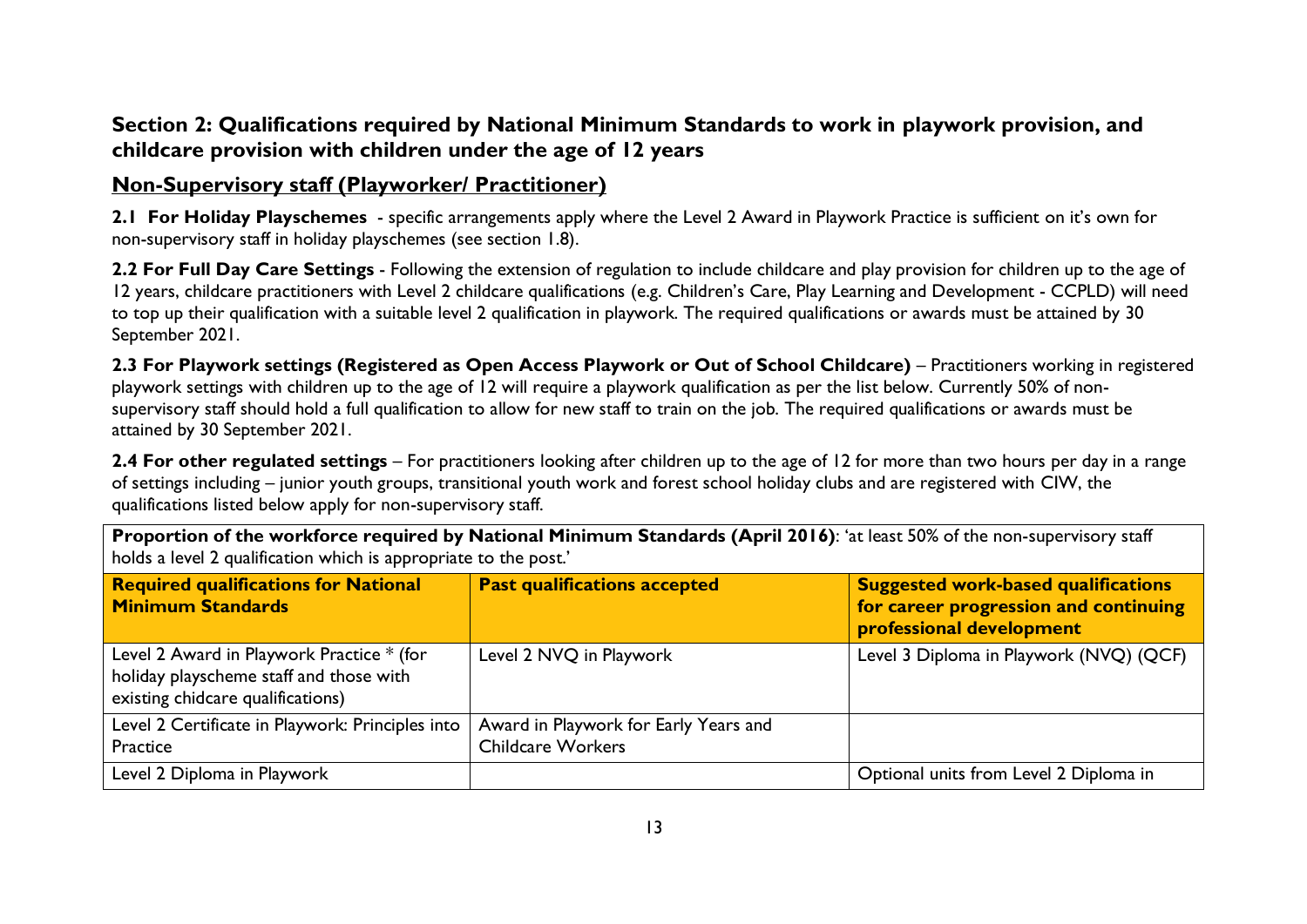|  | Playwork,<br>$\sim$ $\sim$ $\sim$<br><b>INVC</b><br>suite »<br>וששו<br>. |
|--|--------------------------------------------------------------------------|
|  |                                                                          |

\*See Section 1.9 for more information

#### **Person in charge/ registered person/ (senior playworker/ senior practitioner)**

**2.5 For Holiday Playschemes** – Specific arrangements apply where the Level 3 Managing a Holiday Playscheme Award is sufficient when held alongside a relevant level 3 qualification for persons in charge of holiday playschemes (see section 1.11)

**2.6 For Full Day Care Settings** – Following the extension of regulation to include childcare and play provision for children up to the age of 12 years, childcare practitioners with Level 3 childcare qualifications (eg Children's Care, Play Learning and Development - CCPLD) will need to top up their qualification with a suitable Level 3 qualification in playwork. The required qualifications or awards must be attained by 30 September 2021.

**2.7 For Playwork settings (Registered as Open Access Playwork or Out of School Childcare** – Practitioners working in registered playwork settings with children up to the age of 12 will require a playwork qualification from the list below. The required qualifications or awards must be attained by 30 September 2021.

**2.8 For other regulated settings** *–* If you are looking after children up to the age of 12 for more than two hours per day in a range of settings including – junior youth groups, transitional youth work and forest school holiday clubs and are registered with CIW the Diploma in Playwork listed below applies for supervisory staff. This does not apply to youth work settings working ONLY with children 11 years old and over.

| Proportion of the workforce required by National Minimum Standards (April 2016): 'the person in charge has at least a level 3 |  |
|-------------------------------------------------------------------------------------------------------------------------------|--|
| qualification which is appropriate to the post'.                                                                              |  |

| <b>Required qualifications for National</b><br><b>Minimum Standards</b> | <b>Past qualifications accepted</b> | <b>Suggested work-based qualifications</b><br>for career progression and continuing<br>professional development |
|-------------------------------------------------------------------------|-------------------------------------|-----------------------------------------------------------------------------------------------------------------|
| Level 3 Award in Managing a Holiday Play<br>Scheme <sup>*</sup>         | Level 3 NVQ in Playwork             | Level 5 Diploma in Playwork (NVQ) (QCF)                                                                         |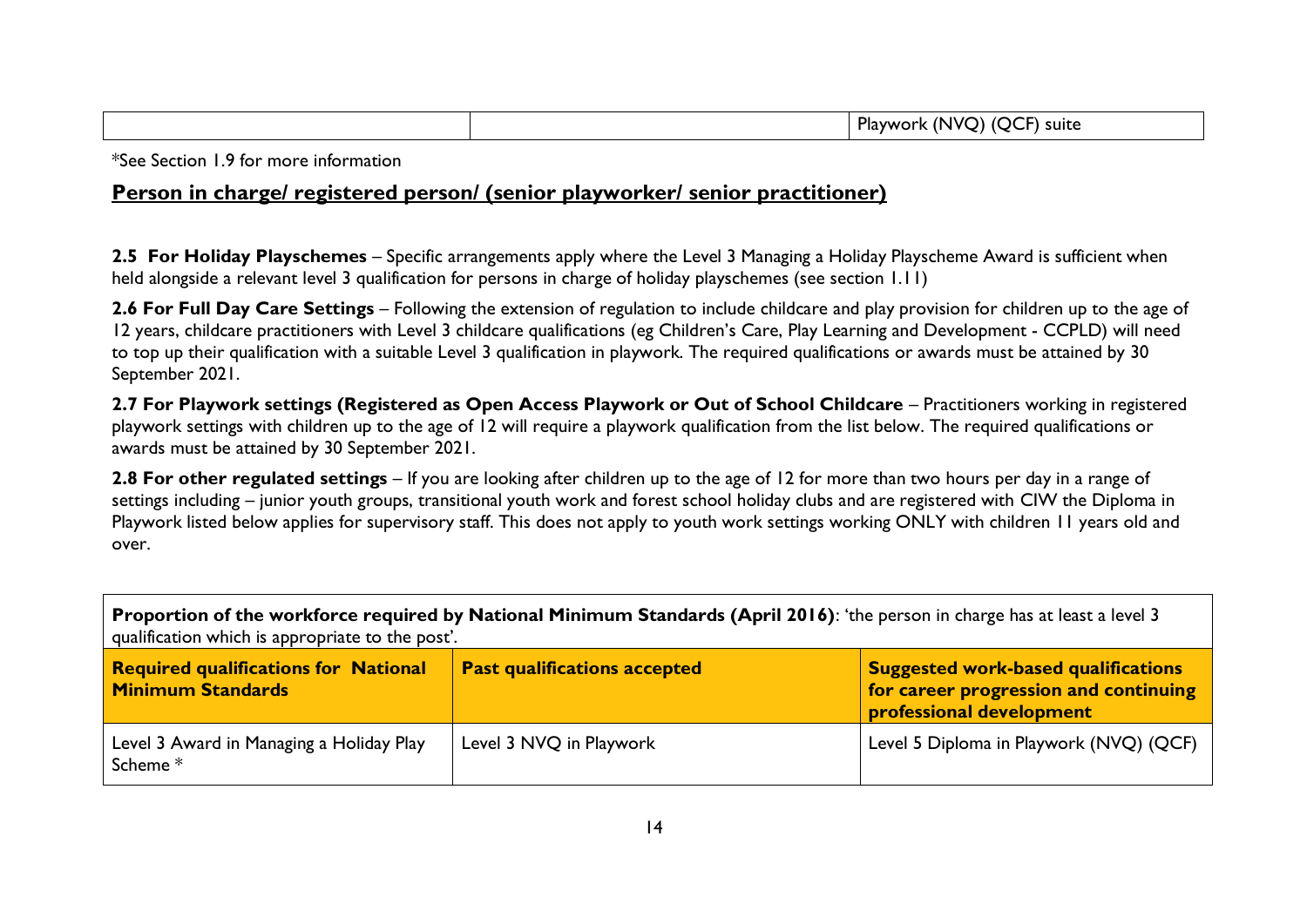| Level 3 Diploma in Playwork             | Level 3 NVQ in Playwork                                     | Additional optional units taken from the<br>Level 3 Diploma in Playwork (NVQ)                             |
|-----------------------------------------|-------------------------------------------------------------|-----------------------------------------------------------------------------------------------------------|
| Level 3 Award in transition to playwork | Level 3 Award in Transition to Playwork from<br>Early Years | Level 4 Award in Obtaining Additional<br>Finance for the Organisation                                     |
|                                         |                                                             | Level 4 Award in Working with other<br>Organisations, Agencies and Professionals in<br>a Playwork Context |
|                                         |                                                             | Level 5 Diploma in Advanced Playwork<br>(Wales) (QCF)                                                     |

\*See Section 1.11 for more information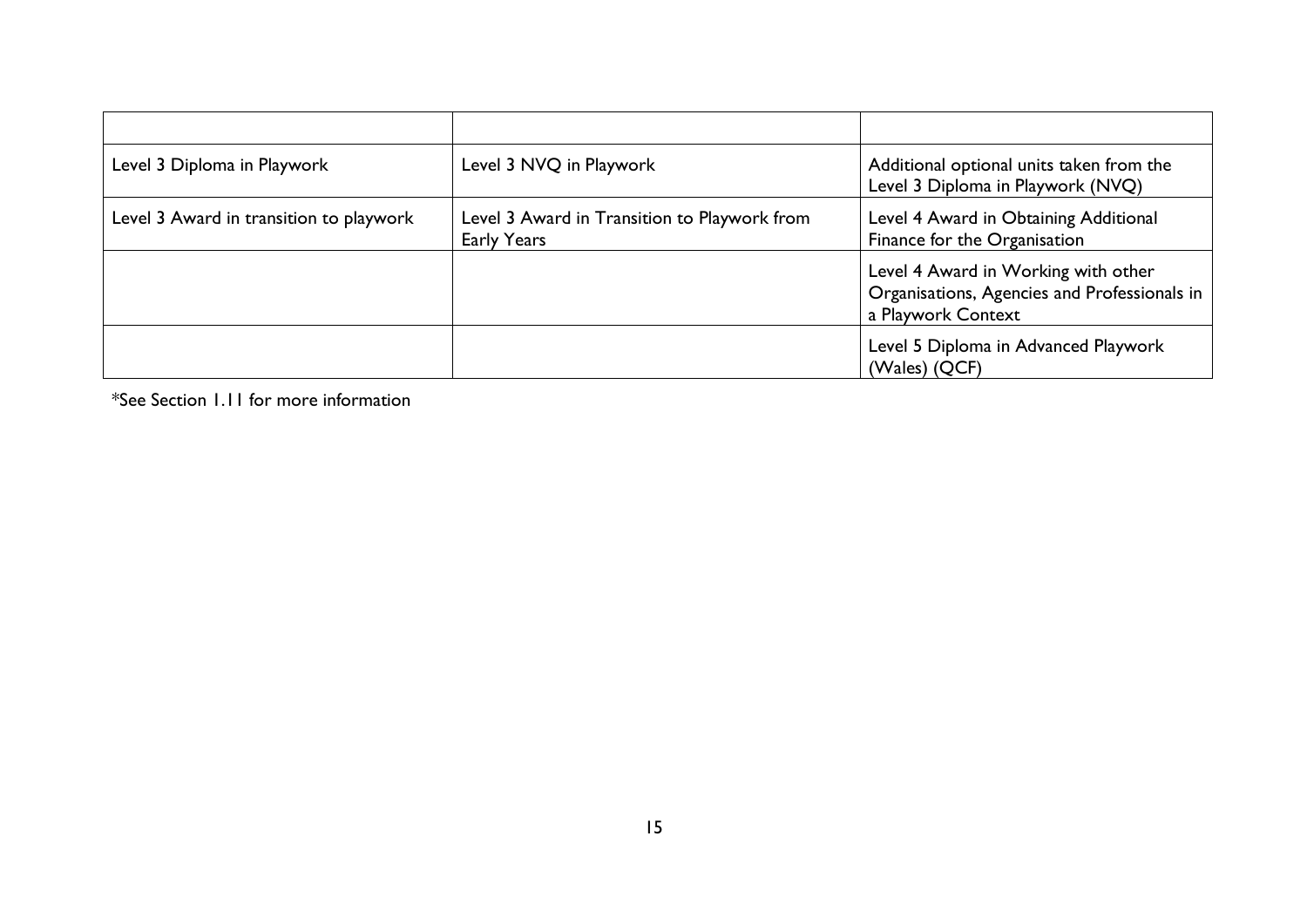## **Playwork Manager (not included in the National Minimum Standards)**

**There is no requirement for managerial staff to hold these qualifications under the NMS**. However, to support professional progression and quality improvement, PETC Wales recommends the following

| <b>Current qualifications</b><br>recommended    | Past qualifications which are<br>equivalent | <b>Suggested work-based qualifications for career</b><br>progression and continuing professional<br>development |
|-------------------------------------------------|---------------------------------------------|-----------------------------------------------------------------------------------------------------------------|
| Level 5 Diploma in Advanced Playwork<br>(Wales) | Level 4 NVQ in Playwork                     | Level 4 Award in Working with Other Organisations,<br>Agencies and Professionals in a Playwork Context (QCF)    |
| Level 5 Diploma in Playwork                     |                                             | Level 4 Award in Supporting Others in Accessing the<br>Resources they need to provide play environments         |
|                                                 |                                             | Level 4 Award in Providing Information to Inform<br><b>Decision Making</b>                                      |
|                                                 |                                             | Level 4 Award in Obtaining Additional Finance for the<br>Organisation                                           |
|                                                 |                                             | Level 5 Award in Providing Leadership in own area of<br>responsibility                                          |
|                                                 |                                             | Level 5 Award in Managing Finance in Own Area of<br>Responsibility                                              |
|                                                 |                                             | Level 5 Award in Developing and Implementing<br>Procedures to Safeguard Children and Young People               |
|                                                 |                                             | BA (hons) Childhood development and playwork (Leeds<br><b>Beckett University</b>                                |
|                                                 |                                             | Level 5 Diploma in Advanced Playwork (Wales) (QCF)                                                              |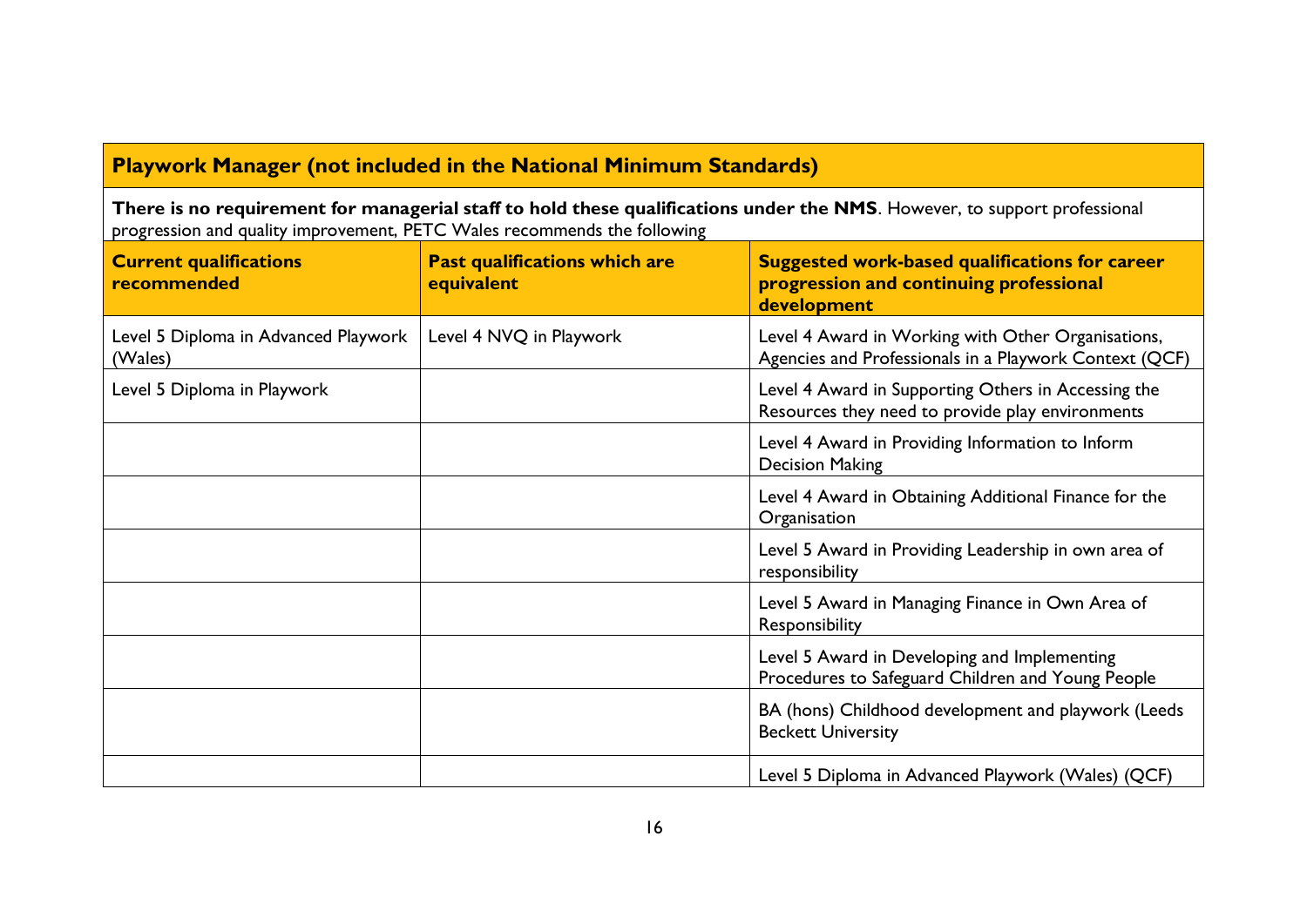#### **Appendix 1**

Childcare settings which fall under the remit of Social Care Wales:

- Full daycare day nurseries
- Sessional Care playgroups and Cylch Meithrin
- Crèches
- Childminding home-based childcare

#### **Appendix 2 – Awarding bodies currently offering playwork qualifications designated by Qualifications Wales**

| <b>Qualifications title</b>                                                                                           | Level                   | <b>Awarding Body</b> |
|-----------------------------------------------------------------------------------------------------------------------|-------------------------|----------------------|
| Level 2 Award in Playwork Practice (L2APP)                                                                            | $\overline{2}$          | <b>Agored Cymru</b>  |
| Level 2 Certificate in Playwork: Principles into<br>Practice                                                          | $\sqrt{2}$              | <b>Agored Cymru</b>  |
| Level 2 Diploma in Playwork                                                                                           | $\overline{2}$          | Cache                |
| Level 2 Diploma Playwork; Principles into<br>Practice (P <sup>3</sup> ) - comprises award, certificate<br>and diploma | $\overline{2}$          | SQA                  |
| Level 2 Diploma in Playwork                                                                                           | $\overline{2}$          | City and Guilds      |
| Managing a Holiday Playscheme Award<br>(MAHPS)                                                                        | $\overline{\mathbf{3}}$ | Agored Cymru         |
| Level 3 Diploma in Playwork: Principles into<br>Practice                                                              | $\overline{\mathbf{3}}$ | <b>Agored Cymru</b>  |